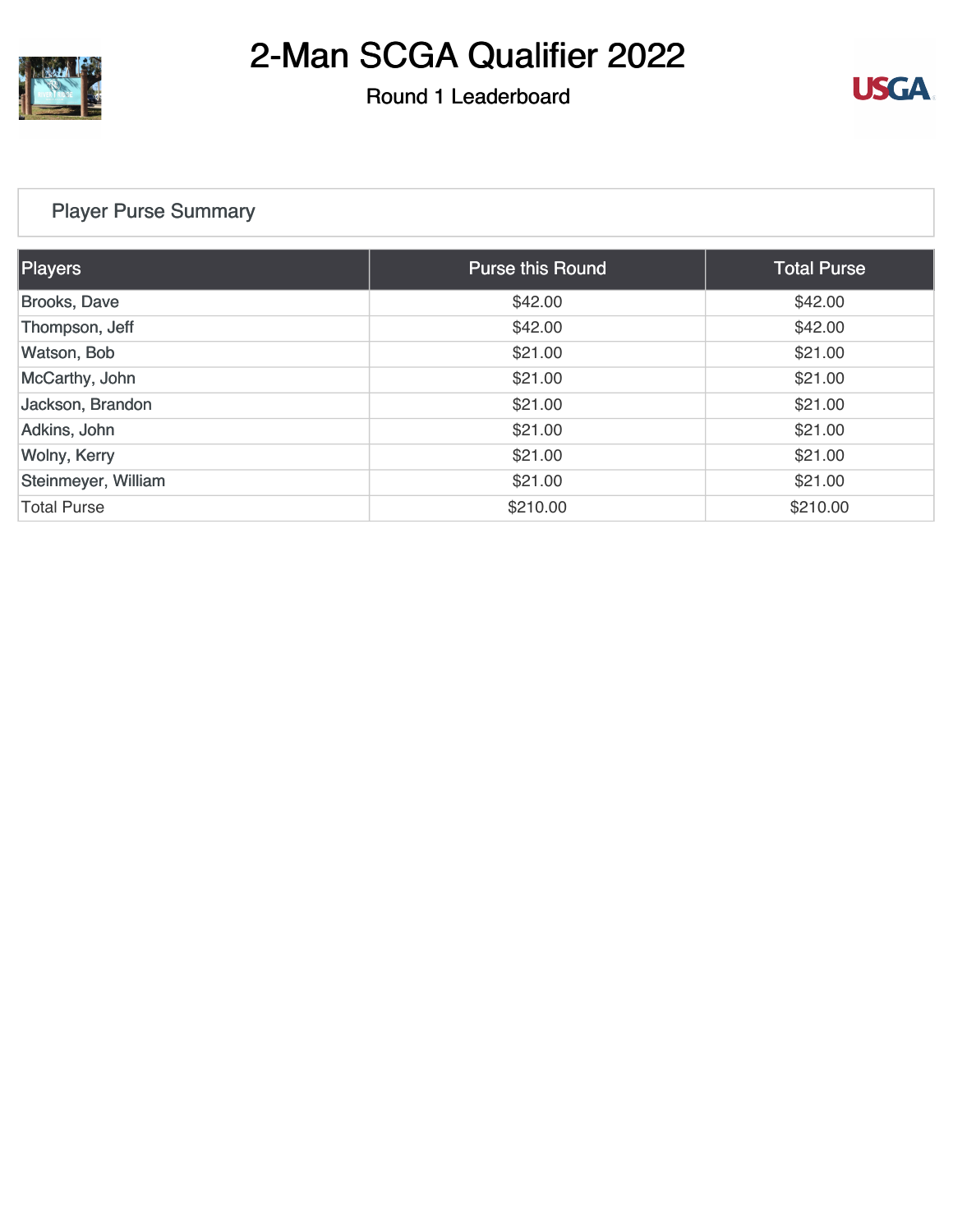

## Round 1 Leaderboard



## [Team Purse Summary](https://static.golfgenius.com/v2tournaments/team_purse?league_id=8472549699927163642&round_id=8472549840016917011)

| Teams                                  | <b>Purse this Round</b> | <b>Total Purse</b> |
|----------------------------------------|-------------------------|--------------------|
| Angeles, Philip + Bolo, David          | \$178.00                | \$178.00           |
| McCarthy, John + Watson, Bob           | \$140.00                | \$140.00           |
| Jackson, Brandon + Steinmeyer, William | \$140.00                | \$140.00           |
| Gordon, Darryl + Jackson, Eugene       | \$140.00                | \$140.00           |
| Angeles, Philip + Bolo, David          | \$140.00                | \$140.00           |
| Bauer, Brendan + Prendergast, Kevin    | \$115.00                | \$115.00           |
| Naber, Brandon + Purcell, Raymond      | \$115.00                | \$115.00           |
| Borcena, Ruel + Gutierrez, Jay         | \$100.00                | \$100.00           |
| Garza, Johnny + Zerrenner, Karl        | \$100.00                | \$100.00           |
| Girbovan, Dave + Kosmicki, James       | \$70.00                 | \$70.00            |
| Naber, Brandon + Purcell, Raymond      | \$70.00                 | \$70.00            |
| Gordon, Darryl + Jackson, Eugene       | \$63.00                 | \$63.00            |
| Girbovan, Dave + Kosmicki, James       | \$52.00                 | \$52.00            |
| Wallace, Pete + Waller, Mike           | \$52.00                 | \$52.00            |
| Borcena, Ruel + Gutierrez, Jay         | \$52.00                 | \$52.00            |
| <b>Total Purse</b>                     | \$1,527.00              | \$1,527.00         |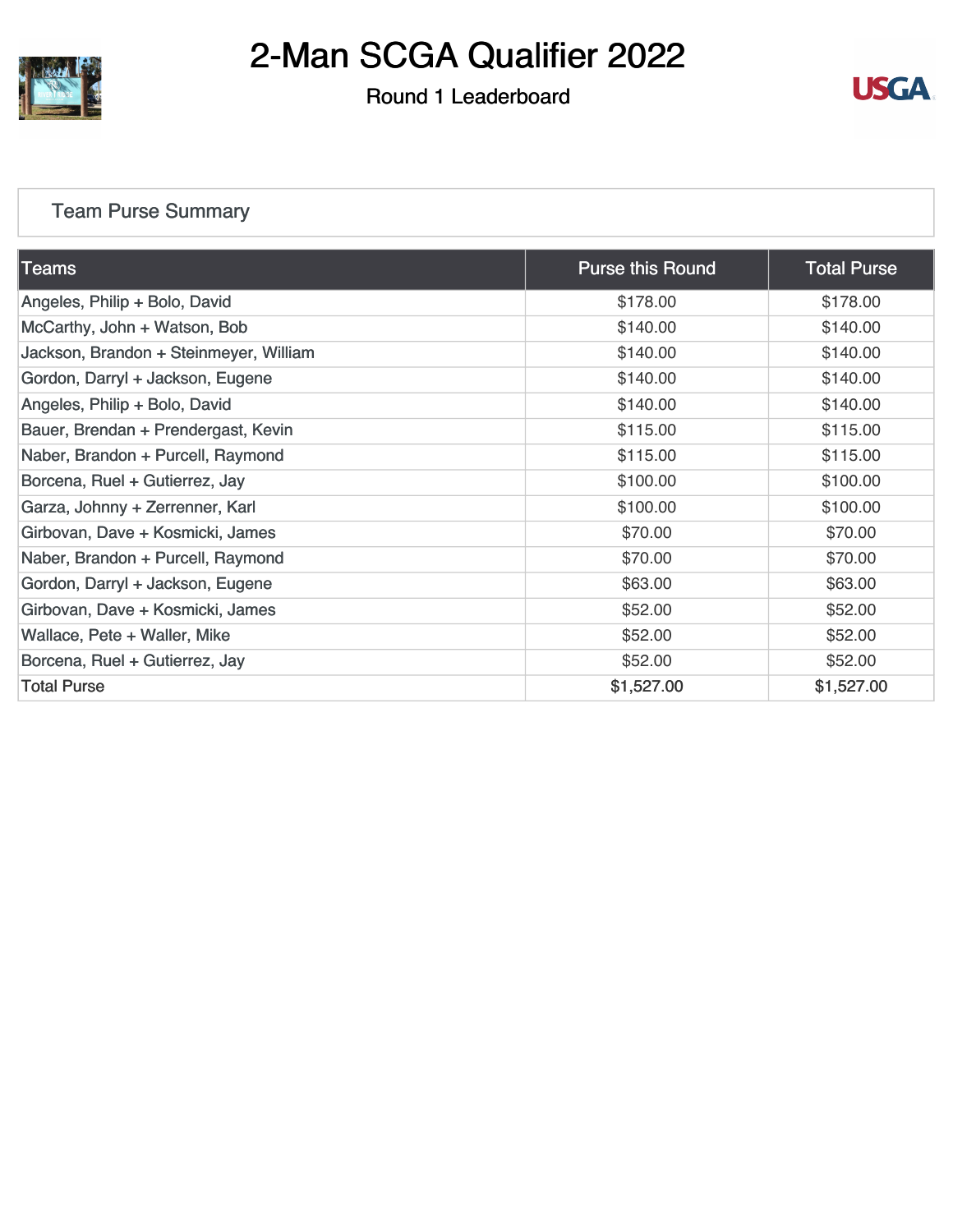

## Round 1 Leaderboard



#### [Gross 2 Man SCGA Qualifier 2022](https://static.golfgenius.com/v2tournaments/8472549918064526317?called_from=&round_index=1)

| Flight 1          |                                                                      |                        |                              |              |  |
|-------------------|----------------------------------------------------------------------|------------------------|------------------------------|--------------|--|
| Pos.              | <b>Team</b>                                                          | To Par<br><b>Gross</b> | <b>Total</b><br><b>Gross</b> | <b>Purse</b> |  |
| 1                 | McCarthy, John + Watson, Bob<br>River Ridge Mens Golf Club           | $-2$                   | 70                           | \$140.00     |  |
| $\overline{c}$    | Ballard, Scott + Zurawik, Robert<br>River Ridge Mens Golf Club       | -1                     | 71                           |              |  |
| $\qquad \qquad -$ | Angeles, Philip + Bolo, David<br>River Ridge Mens Golf Club          | E                      | 72                           |              |  |
|                   | Borcena, Ruel + Gutierrez, Jay<br>River Ridge Mens Golf Club         | $+1$                   | 73                           |              |  |
| 3                 | Kiddle, Simon + Winters, Eli<br>River Ridge Mens Golf Club           | $+1$                   | 73                           |              |  |
| --                | Beltran, Jaime + Horner, Brett<br>River Ridge Mens Golf Club         | $+2$                   | 74                           |              |  |
| $\qquad \qquad -$ | Naber, Brandon + Purcell, Raymond<br>River Ridge Mens Golf Club      | $+2$                   | 74                           |              |  |
| 4                 | Cruz, Ruben + Torres, Omar<br>River Ridge Mens Golf Club             | $+4$                   | 76                           |              |  |
| $-$               | Adkins, John + Wolny, Kerry<br>River Ridge Mens Golf Club            | $+5$                   | 77                           |              |  |
| --                | Chung, Henry + Martinez, Eduardo<br>River Ridge Mens Golf Club       | +6                     | 78                           |              |  |
| 5                 | Mackay, Bret + McKeown, Conor<br>River Ridge Mens Golf Club          | +6                     | 78                           |              |  |
| <b>Flight 2</b>   |                                                                      |                        |                              |              |  |
| Pos.              | Team                                                                 | To Par<br>Gross        | <b>Total</b><br>Gross        | Purse        |  |
| 1                 | Gordon, Darryl + Jackson, Eugene<br>River Ridge Mens Golf Club       | $+4$                   | 76                           | \$140.00     |  |
| --                | Garza, Johnny + Zerrenner, Karl<br>River Ridge Mens Golf Club        | $+6$                   | 78                           |              |  |
| $\overline{c}$    | Tolentino, Roderick + Torres, Ferodie<br>River Ridge Mens Golf Club  | $+6$                   | 78                           |              |  |
| 3                 | Bauer, Brendan + Prendergast, Kevin<br>River Ridge Mens Golf Club    | $+8$                   | 80                           |              |  |
|                   | Jackson, Brandon + Steinmeyer, William<br>River Ridge Mens Golf Club | $+9$                   | 81                           |              |  |
| --                | Wallace, Pete + Waller, Mike<br>River Ridge Mens Golf Club           | $+11$                  | 83                           |              |  |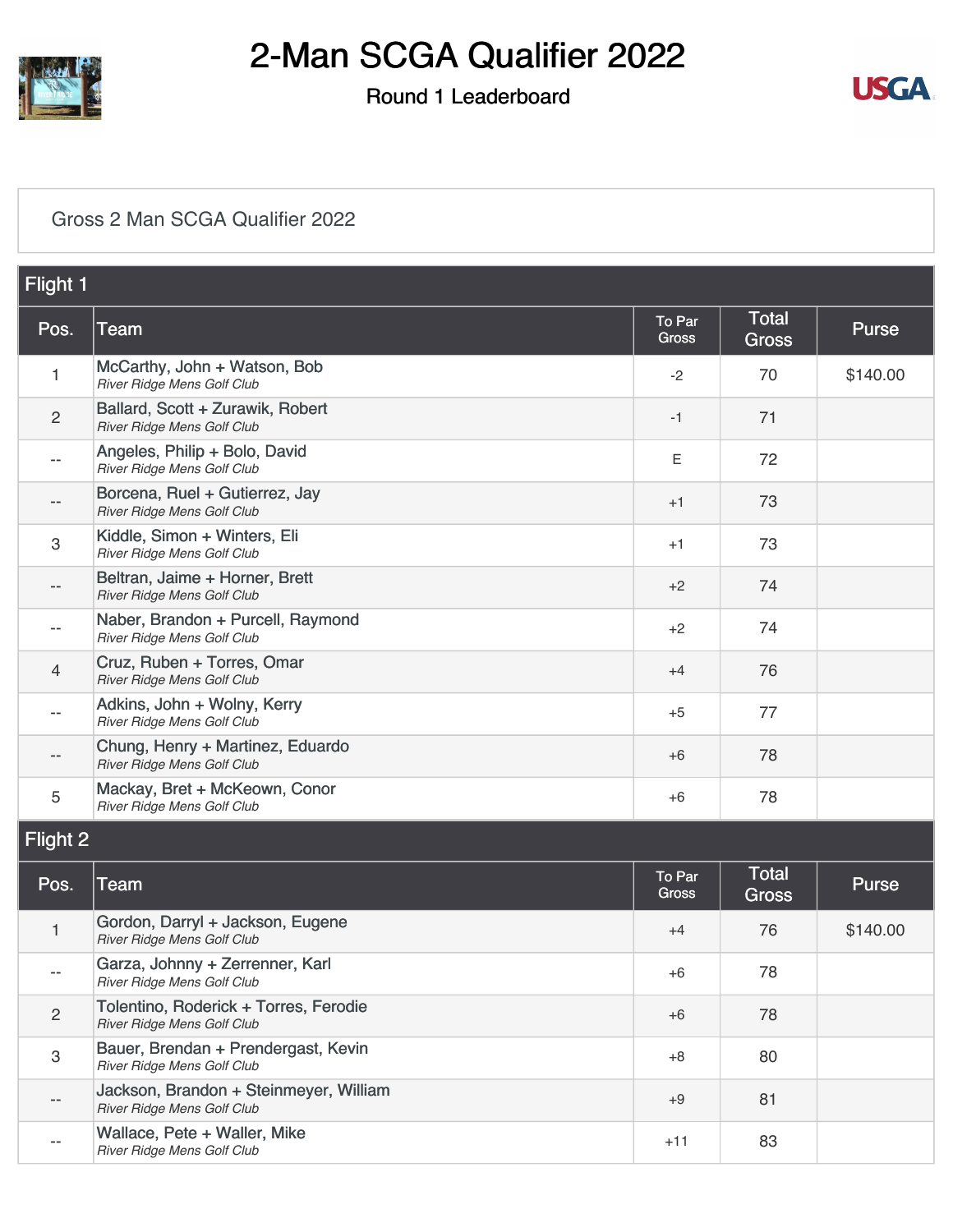

### Round 1 Leaderboard



| $- -$ | Girbovan, Dave + Kosmicki, James<br>River Ridge Mens Golf Club     | $+12$ | 84 |  |
|-------|--------------------------------------------------------------------|-------|----|--|
| 4     | Kanny, Otto + Kerwin, Kim<br>River Ridge Mens Golf Club            | $+12$ | 84 |  |
| $- -$ | Brooks, Dave + Thompson, Jeff<br><b>River Ridge Mens Golf Club</b> | $+13$ | 85 |  |
| $- -$ | Goland, Alex + Seaman, Michael<br>River Ridge Mens Golf Club       | $+16$ | 88 |  |
| 5     | Lauten, Carl + Sanchez, Eddie<br>River Ridge Mens Golf Club        | $+16$ | 88 |  |
|       |                                                                    |       |    |  |

Total Purse Allocated: \$280.00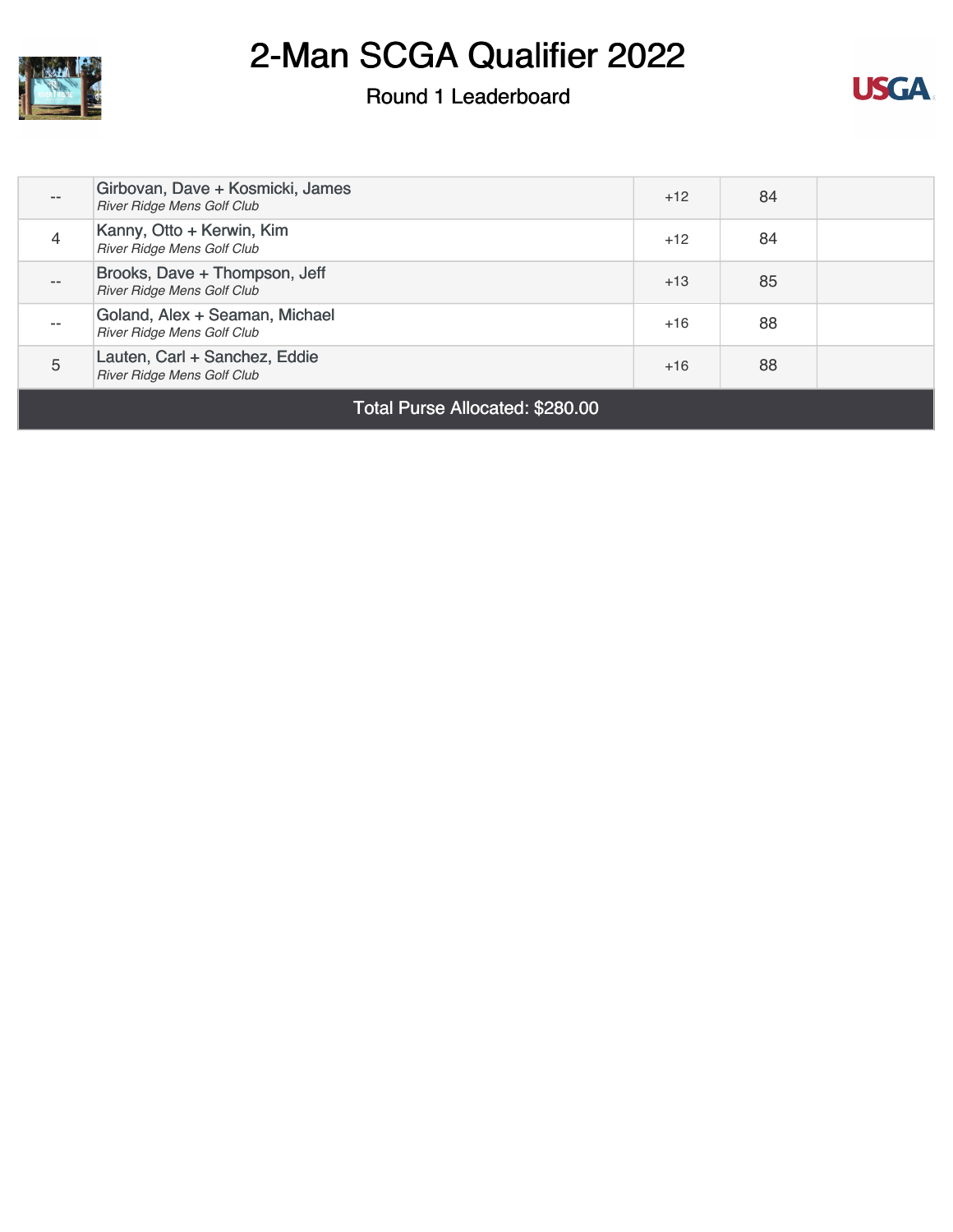

### Round 1 Leaderboard



#### [Net 2 Man SCGA Qualifier 2022](https://static.golfgenius.com/v2tournaments/8472549920883098606?called_from=&round_index=1)

| Flight 1       |                                                                      |                      |                            |              |  |
|----------------|----------------------------------------------------------------------|----------------------|----------------------------|--------------|--|
| Pos.           | Team                                                                 | To Par<br><b>Net</b> | <b>Total</b><br><b>Net</b> | <b>Purse</b> |  |
| 1              | Angeles, Philip + Bolo, David<br>River Ridge Mens Golf Club          | -8                   | 64                         | \$140.00     |  |
| $\overline{c}$ | Borcena, Ruel + Gutierrez, Jay<br>River Ridge Mens Golf Club         | $-7$                 | 65                         | \$100.00     |  |
| 3              | Naber, Brandon + Purcell, Raymond<br>River Ridge Mens Golf Club      | -6                   | 66                         | \$70.00      |  |
|                | McCarthy, John + Watson, Bob<br>River Ridge Mens Golf Club           | $-5$                 | 67                         |              |  |
| 4              | Beltran, Jaime + Horner, Brett<br>River Ridge Mens Golf Club         | $-5$                 | 67                         |              |  |
| $- -$          | Ballard, Scott + Zurawik, Robert<br>River Ridge Mens Golf Club       | $-4$                 | 68                         |              |  |
| 5              | Chung, Henry + Martinez, Eduardo<br>River Ridge Mens Golf Club       | $-4$                 | 68                         |              |  |
|                | Kiddle, Simon + Winters, Eli<br>River Ridge Mens Golf Club           | $-4$                 | 68                         |              |  |
| 6              | Adkins, John + Wolny, Kerry<br>River Ridge Mens Golf Club            | $-4$                 | 68                         |              |  |
|                | Mackay, Bret + McKeown, Conor<br>River Ridge Mens Golf Club          | $-3$                 | 69                         |              |  |
| $- -$          | Cruz, Ruben + Torres, Omar<br>River Ridge Mens Golf Club             | $-1$                 | 71                         |              |  |
| Flight 2       |                                                                      |                      |                            |              |  |
| Pos.           | Team                                                                 | To Par<br><b>Net</b> | <b>Total</b><br><b>Net</b> | <b>Purse</b> |  |
| 1              | Jackson, Brandon + Steinmeyer, William<br>River Ridge Mens Golf Club | $-10$                | 62                         | \$140.00     |  |
| $\overline{c}$ | Garza, Johnny + Zerrenner, Karl<br>River Ridge Mens Golf Club        | -8                   | 64                         | \$100.00     |  |
|                | Gordon, Darryl + Jackson, Eugene<br>River Ridge Mens Golf Club       | -8                   | 64                         |              |  |
| 3              | Girbovan, Dave + Kosmicki, James<br>River Ridge Mens Golf Club       | $-7$                 | 65                         | \$70.00      |  |
| 4              | Goland, Alex + Seaman, Michael<br>River Ridge Mens Golf Club         | $-5$                 | 67                         |              |  |
| --             | Tolentino, Roderick + Torres, Ferodie<br>River Ridge Mens Golf Club  | $-5$                 | 67                         |              |  |